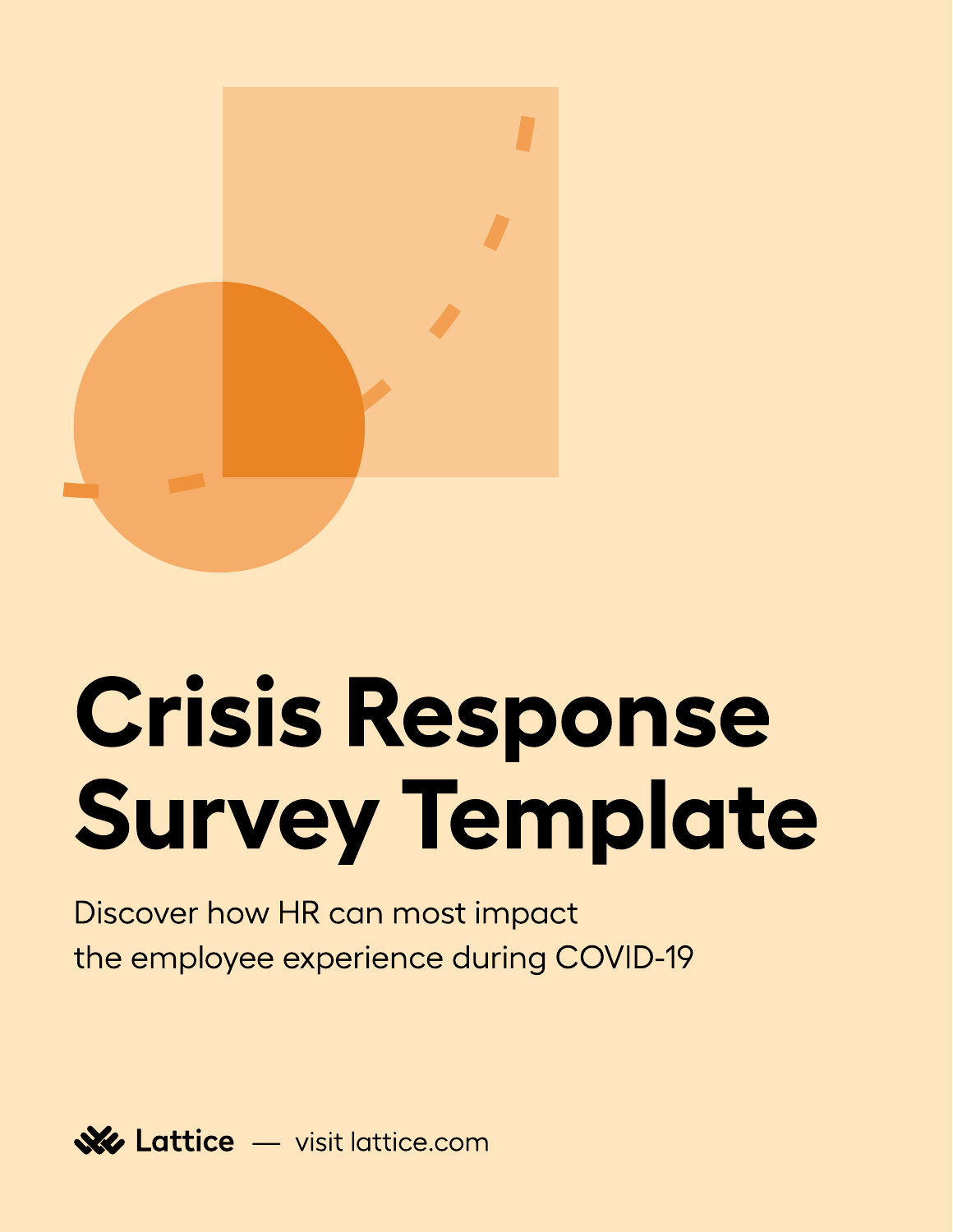## **Know Exactly What You Can Do To Support Your People During Uncertainty**

*It's a strange and scary time for the world right now.*

Leadership teams are grappling with how to survive and thrive through an unprecedented public health crisis. Fortunate companies are now figuring out how to operationalize running a completely remote team.

Companies lean on HR in moments like these. People teams guide their organizations through uncertainty, anchoring around cultural norms and maintaining the direction of the business.

You may have never expected to handle a crisis like this one, so we wanted to share the Crisis Response Survey Template we're using here at Lattice. We worked with experts to choose this specific set of questions for a few reasons:

- **1. They are highly actionable:** Every question on the survey asks about something that can be improved with an action, initiative, or response. This will surface the most immediately important themes of the employee experience that you can make an impact on. We kept the survey short enough that teams can reasonably act on and respond to them.
- **2. They are dynamic:** Because these questions are all time-sensitive and crisisspecific, responses can change as quickly as external circumstances do. We recommend asking these questions regularly throughout the crisis to ensure employees feel heard.
- **3. They put people first:** It's a time for us to take an exceptionally human approach to people strategy. Companies need to ensure that their employees feel like their whole selves and those that depend on them are taken care of.

Managers are learning how to lead, motivate and work with their teams virtually. Employees are dealing with the transition to remote work, but more importantly, the greater uncertainty and instability in the world around them. Work doesn't necessarily feel like the most important thing right now, but that doesn't mean work stops. It's harder, but more crucial than ever before to gather feedback, understand how your team is feeling, and act on that information.

If you're looking for more People Strategy and HR resources on the COVID-19 crisis, you can find Lattice's toolkit for staying productive and engaged [here.](https://lattice.com/library/hrs-remote-work-toolkit)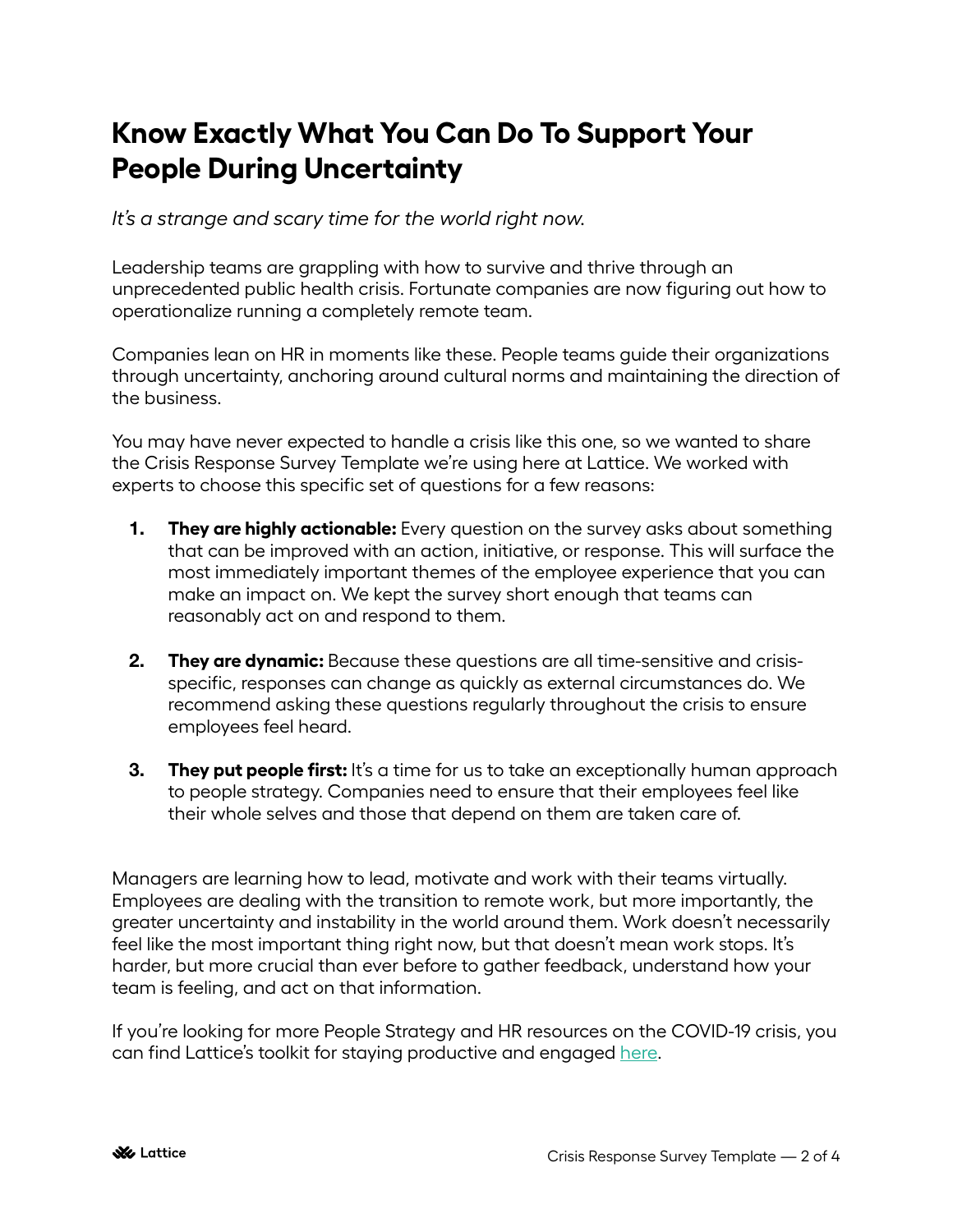## **Crisis Response: COVID-19 Survey Questions**

*Find out more about how HR can help their employees during COVID-19 at the [Lattice Toolkit](https://lattice.com/library/hrs-remote-work-toolkit).*

| <b>THEME</b>                 | <b>QUESTION</b>                                                                                                  |
|------------------------------|------------------------------------------------------------------------------------------------------------------|
| Well-Being                   | My stress level is manageable                                                                                    |
| <b>Well-Being</b>            | I am encouraged to take time for myself during the workday                                                       |
| Enablement                   | I feel supported to adjust my work schedule to accommodate my<br>caregiving needs.                               |
| Enablement                   | I have the hardware and software I need to work effectively during this<br>period.                               |
| Enablement                   | I believe my company is taking the appropriate steps to minimize<br>disruption to our business during this time. |
| <b>Manager Support</b>       | My manager has effectively responded to my needs in the current<br>environment.                                  |
| <b>Manager Support</b>       | My manager clearly communicates team and individual responsibilities.                                            |
| <b>Manager Support</b>       | My manager has checked in on my wellbeing in the last 7 days.                                                    |
| Communication                | I like the way my company is handling internal communications during<br>this public health crisis.               |
| <b>Work Relationships</b>    | I am able to maintain meaningful connections with my work friends<br>during this time.                           |
| <b>Work Relationships</b>    | I feel comfortable bringing up work-related problems with my coworkers<br>during this time.                      |
| Motivation                   | I feel motivated to show up for work every day.                                                                  |
| Leadership                   | Senior leadership has shown genuine care and concern for employees<br>during this time.                          |
| Leadership                   | I trust senior leadership to make good decisions regarding the health<br>crisis.                                 |
| Commitment to the<br>company | I am proud to tell others about my Company's actions during this time.                                           |
| Open-ended                   | Is there any support you need at this time that you are not currently<br>receiving?                              |
| Open-ended                   | What do you wish senior management knew about your experience at<br>work?                                        |